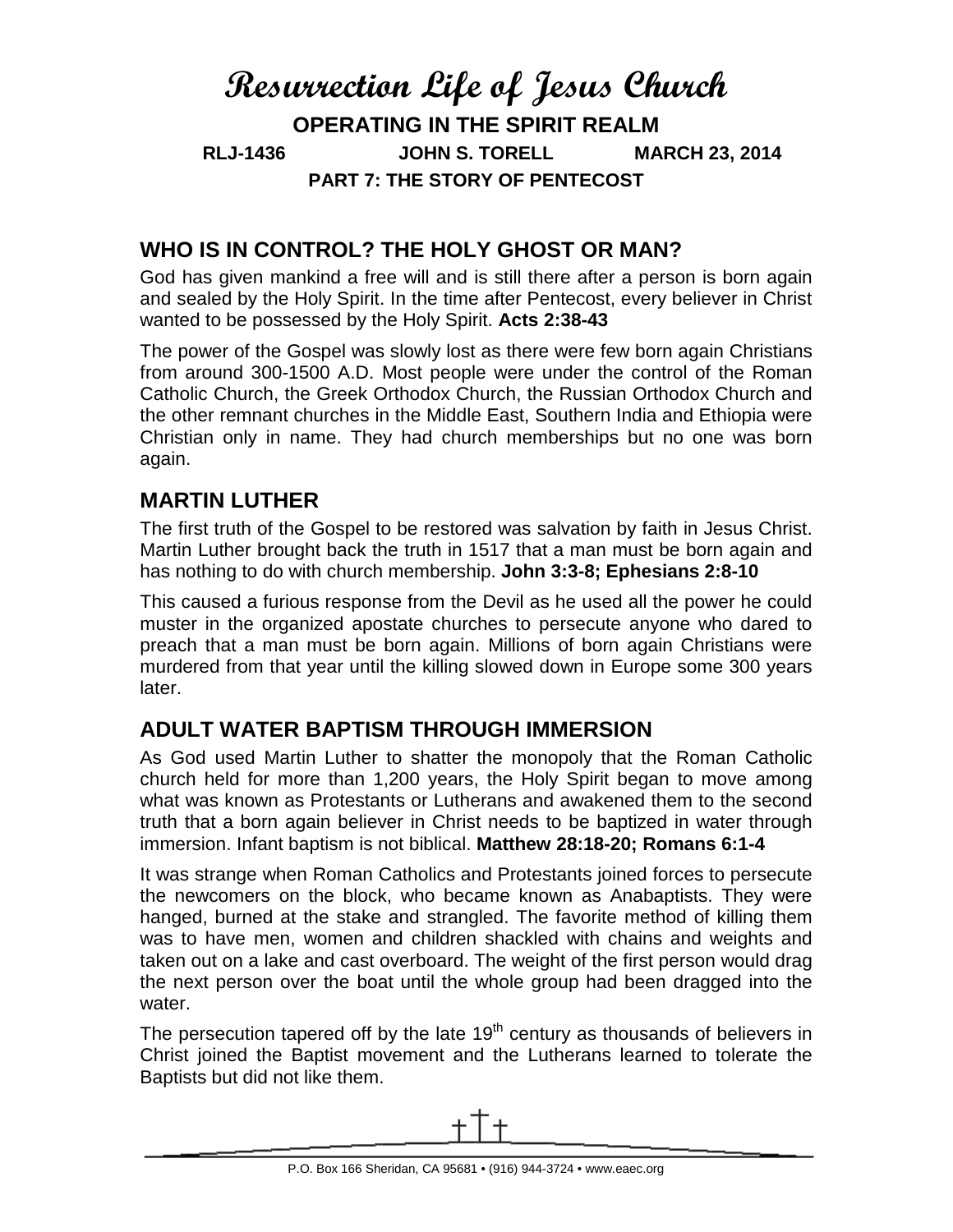### **THE MORAVIANS**

In 1722 Count Nikolaus Zinzendorf purchased a large estate in Saxony, Germany and invited persecuted Christians to come and settle on his property. It was here that the Holy Spirit moved and the third truth of the Gospel was restored, the baptism of the Holy Spirit. This was not well received by Protestants, Catholics and Baptists. The result of the baptism of the Holy Spirit among the Moravians, as they became known, resulted in an intensive missionary outreach. John Wesley encountered Moravian missionaries during his return from the American colony of Georgia in 1737. Not only did Wesley learn that he needed to be born again, he also learned of the baptism of the Holy Spirit.

When he attended a Moravian meeting in London, Wesley was convicted by the Holy Spirit of his sins and prayed to be saved and born again. This transformed him, and shortly after his conversion to Christ, he left for Germany and stayed at the Moravian home base and returned to England in September of 1738. He had received the baptism of the Holy Spirit while in Germany and this was the necessary fire to get the Methodist revival going that would sweep over many nations. **Acts 1:4-8**

# **THE FIRE SPREADS**

Several prominent ministers and missionaries were baptized in the Holy Spirit about 100 years later like Charles Finney and D.L. Moody, Hudson Taylor (founder of China Inland Mission), Charles T. Studd, who first served in China under Hudson Taylor and then later founded the Heart of Africa Mission.

Thousands of young men and women who worked under these men were baptized in the Holy Spirit and continued to spread the fire wherever they went.

# **TOPEKA, KANSAS**

Up to 1900, the interest in the baptism of the Holy Spirit had created a holiness movement in the United States which emphasized divine healing. A young preacher by the name of Charles F. Parham (1873-1929) had pastored a Methodist Church from 1893-1895. Pursuing divine healing and the baptism of the Holy Spirit, he left the Methodist church and started Bethel Healing Home in 1898 with his wife. For the next few years he ministered in Topeka, traveled and spoke at a number of holiness centers in the United States. In 1900 he returned home and enlarged the ministry by adding a Bible school with the express purpose of teaching the baptism of the Holy Spirit.

On January 1, 1901 the power of the Holy Spirit came down on a student named Agnes Ozman, who began to speak in tongues just like on the day of Pentecost. In a few days Parham and all his students had been baptized in the Holy Spirit and a new Pentecostal movement had been born.

Parham thought that the breakthrough had finally come for the restoration of the baptism of the Holy Spirit. He named this fresh move of God for Apostolic Faith Movement (AFM) with the goal to start AFM churches and fan the fire.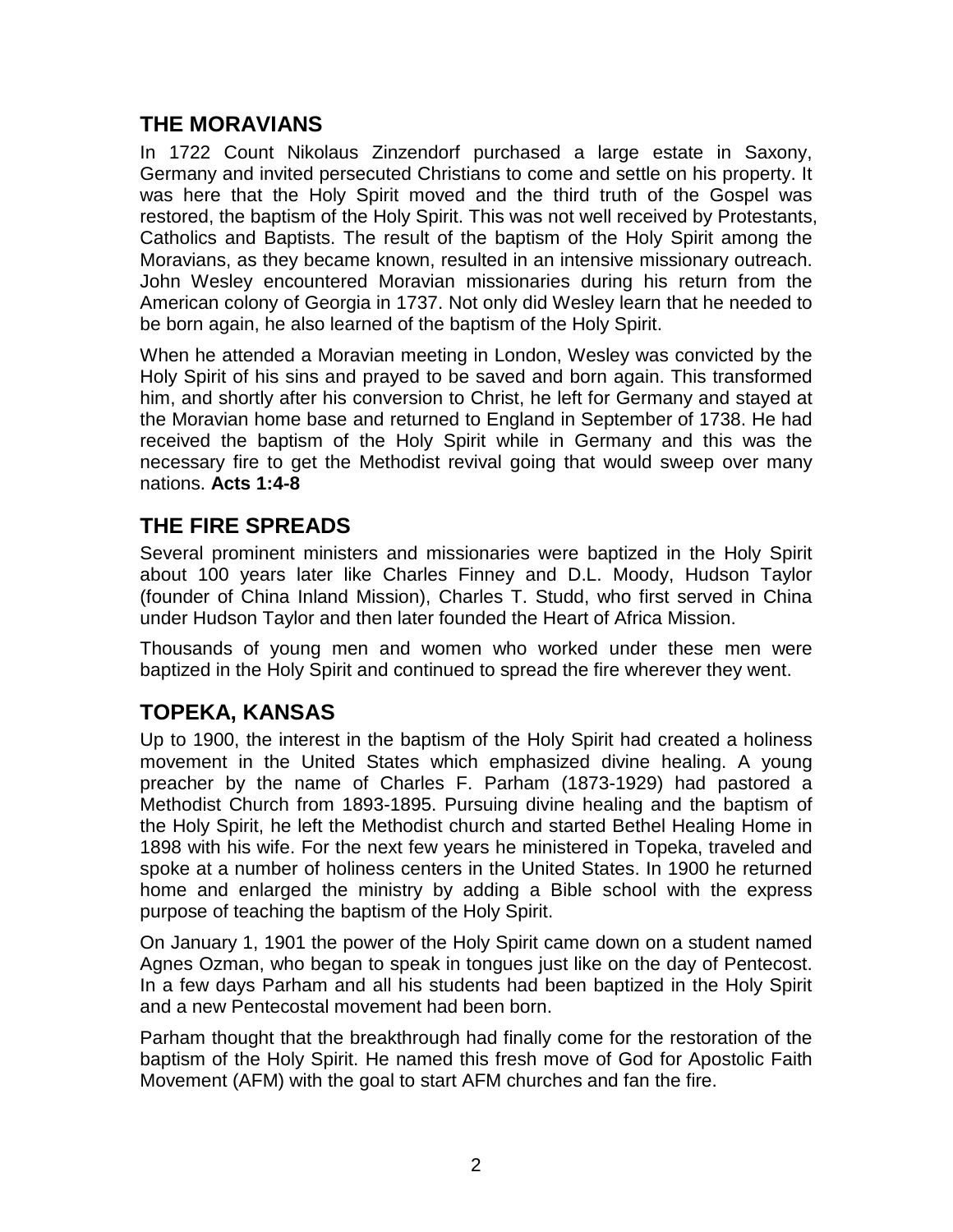However, just four months later, Satan squashed the move of God through negative newspaper articles and few people were being baptized in the Holy Spirit. When Parham thought all had been lost, the Holy Spirit fire fell again two years later at a revival meeting in the mining town of Galena, Kansas in 1903.

People flocked to the meetings to hear about salvation, the baptism of the Holy Spirit and divine healing. The fire did not take off among the educated church goers but hard working miners and their family received it with joy as thousands were saved and filled with the Holy Spirit.

The newspapers in the small mining towns around Galena featured large writeups on the many healings that people experienced as Parham and his people received public recognition that God was at work.

## **ONWARD TO TEXAS**

God led Parham to the Houston area in Texas in 1905 to preach and plant AFM churches as many of the newly baptized people fanned out to do missionary work.

He opened a Bible school in Houston, where students enrolled in a ten week training period. If they were not already baptized in the Holy Spirit, they were sure to be when the ten weeks were up. One of the men that attended was the black holiness evangelist William J. Seymour (1870-1922).

# **312 AZUSA STREET, LOS ANGELES**

Just like in the Book of Acts, the believers that had been baptized in the Holy Spirit were called by God to start traveling to different parts of the United States. On February 22, 1906 William Seymour arrived in Los Angeles and was asked to pastor a small storefront mission. He preached the first Sunday morning sermon on the baptism of the Holy Spirit but the church rejected the message and fired him that afternoon.

He didn't have any money to travel back to Texas and was forced to continue living with the church family that had given him room and board. They allowed him to hold Bible studies in their home. People would come and go and this continued until April 9, 1906 when Seymour had a private prayer meeting with Edward Lee, the man in whose home he was living. Lee had a vision of meeting with Jesus' apostles and they showed him how to pray in tongues. As they were praying, the fire of the Holy Spirit fell on Lee and he began to speak in tongues.

After their prayer time, Seymour went to an evening meeting at another home in the area and shared the news that the Holy Spirit had fallen on Lee. As the small group listened, the Holy Spirit suddenly fell upon them and they all began to speak in tongues. Just like on the day of Pentecost, the news spread like wildfire and people started to show up and ask for prayer.

Within a week the numbers of believers baptized in the Holy Spirit had grown so that Seymour and his leaders rented a rundown house at 313 Azusa Street, which for the next seven years would draw preachers, evangelists, men and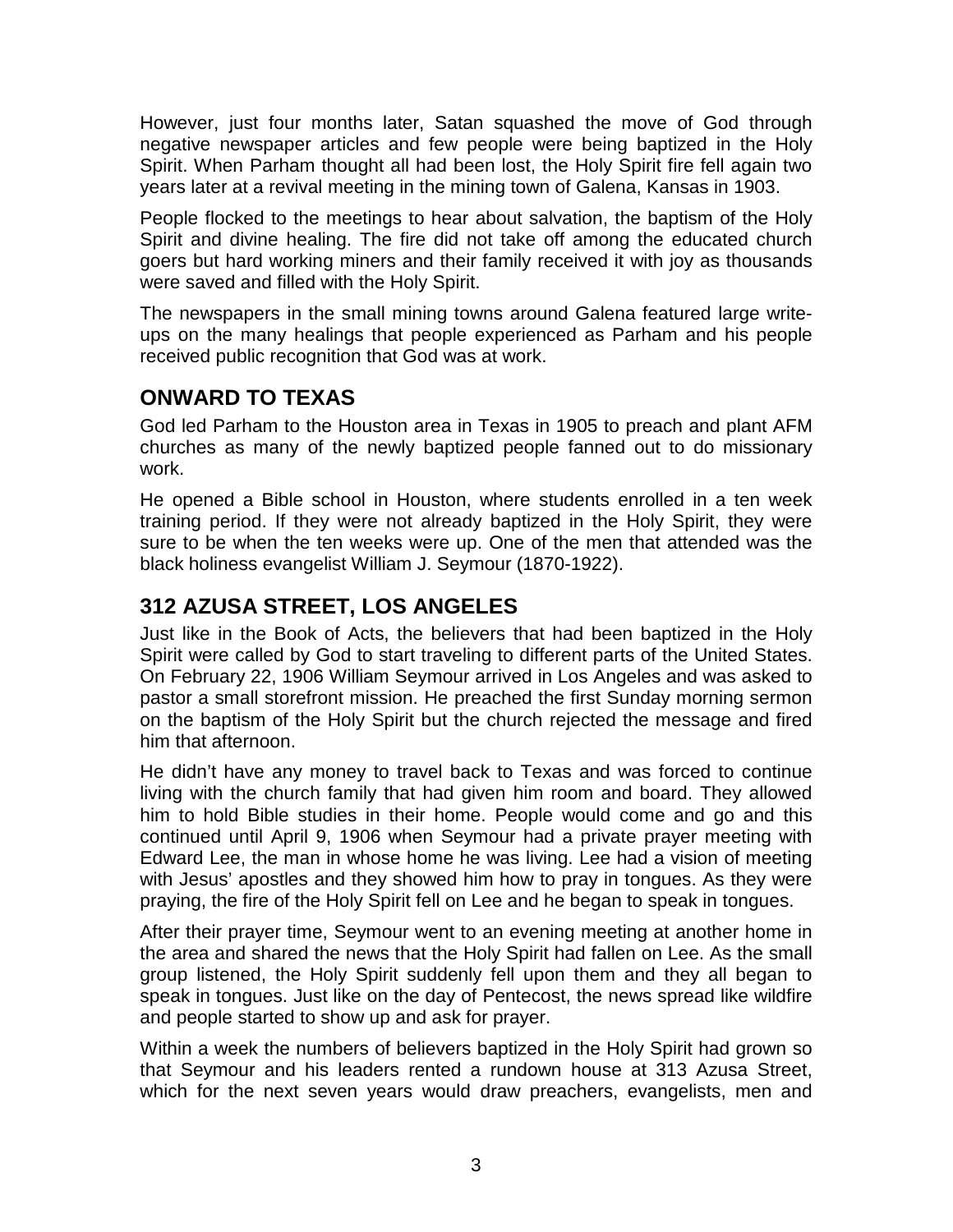women from all over North America and Europe who wanted to be baptized in the Holy Spirit.

With the healing and the fire of the Holy Spirit, the news began to spread and the Los Angeles Times sent a reporter to a meeting. He wrote a negative report but it backfired on the paper and droves of people started to come. As a result, some of the churches in the area opened their doors and the revival flames were burning so hot that the Devil could not extinguish them. The Holy Ghost baptism had once again been restored to the church of Jesus Christ.

# **A WORLD WIDE MOVE OF GOD**

Charles Barratt (1862-1940) was a Norwegian Methodist/Episcopal pastor who had heard of the revival in Los Angeles and came for a visit in 1906. When he came back to Oslo, Norway, it didn't take long for the people in his church to receive the baptism of the Holy Spirit. Lewi Petrus (1884-1974) was a young Swedish Baptist pastor who heard of the revival in Oslo in 1907 and decided to find out what it was all about. The result was that he was baptized in the Holy Spirit and it didn't take long before the entire Baptist congregation in Lidkoping also experienced the baptism of the Holy Spirit and was speaking in tongues.

The result was that scores of Swedish Baptist pastors traveled to Lidkoping, received the baptism of the Holy Spirit and turned their Baptist churches into Pentecostal churches.

Hundreds of Spirit filled believers from Norway and Sweden took the Pentecostal message to Finland, Russia, Germany and many other nations in Europe. Ministers from England traveled to Los Angeles, and brought the Holy Spirit fire back home with them. The single event that started with a woman in Topeka, Kansas had spread throughout the world; over time the Pentecostal message spread into India, China, Africa, Australia and every part of the British Commonwealth.

In the United States a number of Pentecostal denominations were born; among them were the Assemblies of God in 1914 and the International Church of Four Square Gospel in 1923.

### **MAN-MADE DOCTRINE**

When the Devil realized that he could not stop the baptism of the Holy Spirit, he fell back on his old weapon, "If you can't beat them, join them." **Matthew 13:24- 30**

The United Pentecostal Church International (UPC), also known as an "oneness church," is a denomination that evolved in 1945 when two denominations merged into one. This was the merger of the Pentecostal Church Incorporated and the Pentecostal Assemblies of Jesus Christ. Prior to this merger, there had been earlier mergers of different groups dating back to Azusa Street in 1906.

The UPC churches will not baptize converts in the name of the Father, Son and Holy Spirit, but only in the name of Jesus. They also teach that you are not saved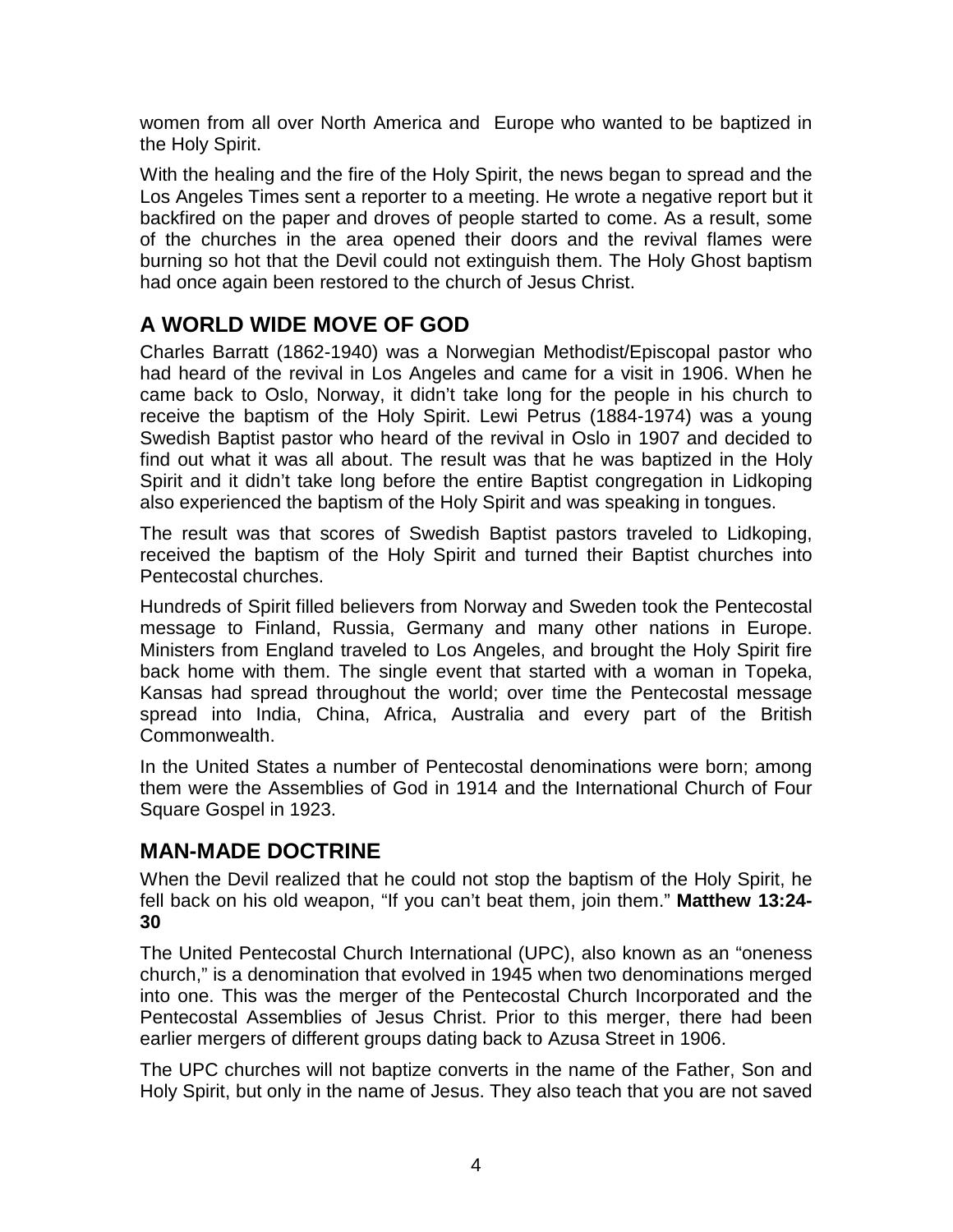if you do not speak in tongues. Now, in order to stay saved, a person must live a holy life and adhere to a number of man-made rules.

Women must be wear dresses, abstain from make-up and jewelry, cannot cut their hair, etc. Men cannot use alcohol, tobacco or any other paraphernalia. Young men and women must abstain from any public display of affection. Breaking any of these rules will send a church member to hell.

Today there are altogether more than 700 Pentecostal denominations and thousands of independent Pentecostal churches. In 2002 it was estimated that the Pentecostal movement in the world had some 279 million members.

The Charismatic movement from the 1960s was a blessing but it also brought in some wild manifestations as seen at the Toronto Vineyard Church in Canada, the wild barking and laughing and incoherent behavior at the Brownsville revival in Florida, and the horrible manifestations of Kenneth Hagin and Kenneth Copeland and their followers.

### **WHAT WENT WRONG?**

There is no doubt that God moved upon Martin Luther, the Anabaptists, John Wesley, Charles Finney, D.L. Moody, Charles Parham and William Seymour.

What went wrong with the Pentecostal movement? They deviated from the Bible and added man-made doctrine. Many church leaders in the Evangelical and Pentecostal churches had no formal theological training, no knowledge of Biblical history or the early church customs that came out of Israel.

They superimposed American culture upon the Scriptures and came up with horribly wrong theological conclusions that are now firmly entrenched in the denominations:

- Jesus was crucified on a Friday.
- $\cdot$  A Hebrew wedding was paid for by the father of the groom, not the father of the bride
- Not understanding the difference between the Moral Law, Practical Law and the Sacrificial Law.
- $\cdot \cdot$  Teaching that a person is saved by grace but he is kept saved by his good works and holy living.
- $\div$  It was the same crowd on Palm Sunday that hailed Jesus as the Messiah and came back on the day of his arrest and cried to have him crucified.

### **THE TRUTH**

If you want to be a true follower of Jesus, you must believe and practice the following:

1. Salvation is by grace, not by works. **Ephesians 2:8-10**